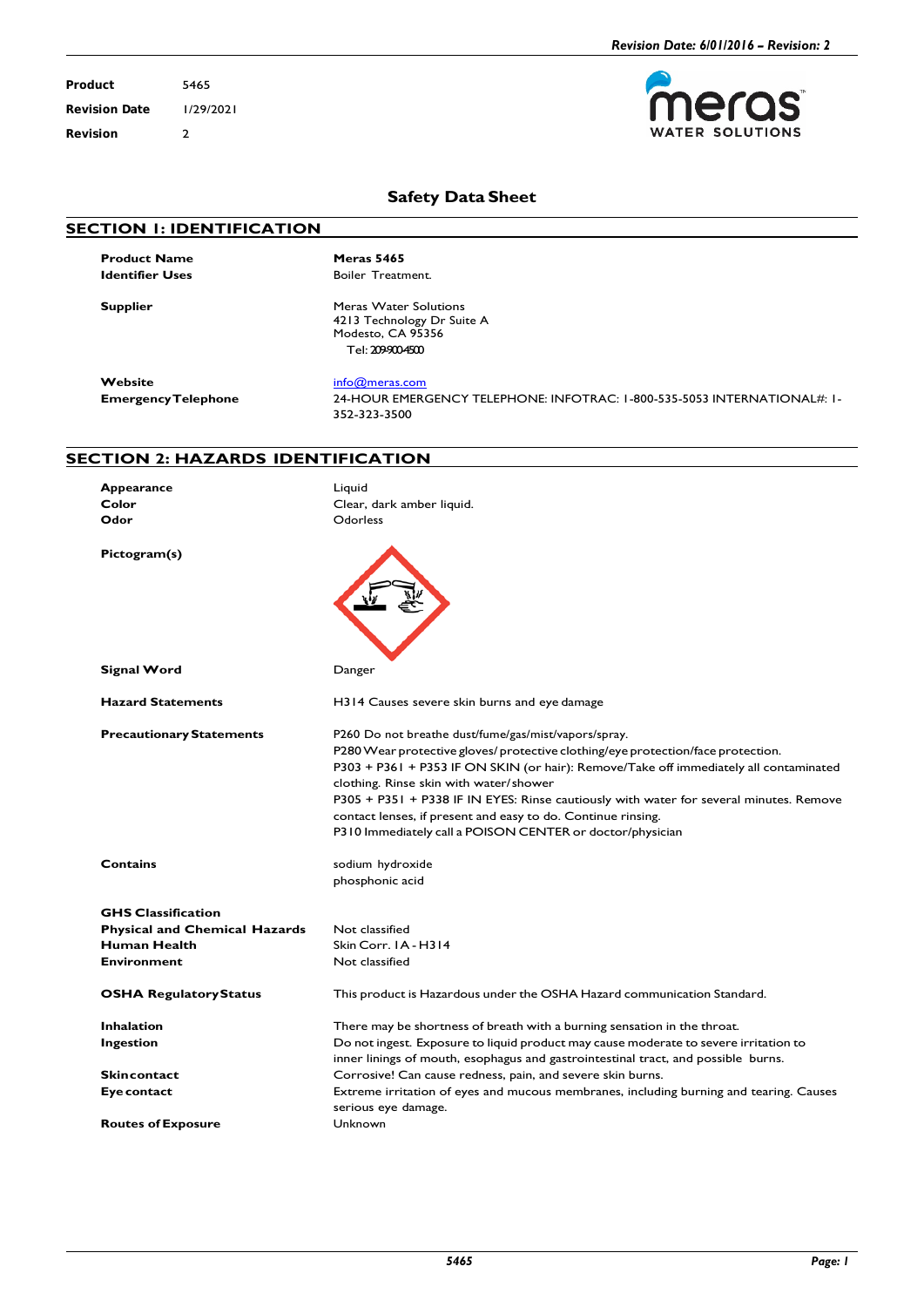## **SECTION 3: COMPOSITION / INFORMATION ON INGREDIENTS**

| <b>Composition Comments</b>          | Confidential business information has been removed without affecting the overall safety<br>information on the safety data sheet.                                                                                                                                |  |
|--------------------------------------|-----------------------------------------------------------------------------------------------------------------------------------------------------------------------------------------------------------------------------------------------------------------|--|
| <b>SECTION 4: FIRST AID MEASURES</b> |                                                                                                                                                                                                                                                                 |  |
| Description of first aid measures    |                                                                                                                                                                                                                                                                 |  |
| <b>General Information</b>           | General first aid, rest, warmth and fresh air.                                                                                                                                                                                                                  |  |
| <b>Inhalation</b>                    | Remove victim immediately from source of exposure. Keep the affected person warm and at<br>rest. Get prompt medical attention.                                                                                                                                  |  |
| Ingestion                            | NEVER MAKE AN UNCONSCIOUS PERSON VOMIT OR DRINK FLUIDS! Rinse mouth<br>thoroughly. Get medical attention immediately!                                                                                                                                           |  |
| <b>Skincontact</b>                   | Remove affected person from source of contamination. Remove contaminated clothing. Wash<br>the skin immediately with soap and water. Get medical attention promptly if symptoms occur<br>after washing.                                                         |  |
| Eye contact                          | Do not rub eye. Make sure to remove any contact lenses from the eyes before rinsing.<br>Promptly wash eyes with plenty of water while lifting the eye lids. Get medical attention<br>immediately. Continue to rinse. Continue to rinse for at least 15 minutes. |  |

#### Most important symptoms and effects, both acute and delayed

| <b>General Information</b> | The severity of the symptoms described will vary dependent of the concentration and the |
|----------------------------|-----------------------------------------------------------------------------------------|
|                            | length of exposure.                                                                     |
| <b>Inhalation</b>          | There may be shortness of breath with a burning sensation in the throat.                |
| <b>Ingestion</b>           | Do not ingest. Exposure to liquid product may cause moderate to severe irritation to    |
|                            | inner linings of mouth, esophagus and gastrointestinal tract, and possible burns.       |
| <b>Skincontact</b>         | Corrosive! Can cause redness, pain, and severe skin burns.                              |
| Eye contact                | Extreme irritation of eyes and mucous membranes, including burning and tearing. Causes  |
|                            | serious eye damage.                                                                     |
| <b>Routes of Exposure</b>  | Unknown                                                                                 |
|                            |                                                                                         |

Most important symptoms and effects, both acute and delayed<br> **Notes to the Physician** Treat Symptomatically. **Notes to the Physician** 

## **SECTION 5: FIREFIGHTING MEASURES**

| Auto Ignition Temperature (°C)<br>Flammability Limit-Lower (%)<br>Flammability Limit - Upper (%)<br><b>Flashpoint</b> | No Information available.<br>No Information available.<br>No Information available.<br>No Information available.    |  |
|-----------------------------------------------------------------------------------------------------------------------|---------------------------------------------------------------------------------------------------------------------|--|
| <b>Extinguishing Media</b>                                                                                            | Use fire-extinguishing media appropriate for surrounding materials. Water, foam, dry<br>chemical or carbon dioxide. |  |
| Hazardous combustion products                                                                                         | No hazardous decomposition products.                                                                                |  |
| <b>Unusual Fire &amp; Explosion Hazards</b>                                                                           | Irritating vapors may be emitted during a fire.                                                                     |  |
| <b>Special Fire Fighting Procedures</b>                                                                               | Use water to cool containers exposed to a fire. Avoid breathing fire vapors.                                        |  |
| Protective equipment for fire-                                                                                        | Wear full protective clothing and self-contained breathing apparatus, suitable gloves and                           |  |
| fighters                                                                                                              | boots.                                                                                                              |  |

### **SECTION 6: ACCIDENTAL RELEASE MEASURES**

| <b>Personal Precautions</b>      | For personal protection, see section 8. In case of inadequate ventilation, use respiratory<br>protection. Do not smoke, use open fire or other sources of ignition. In case of spills, beware<br>of slippery floors and surfaces.                                                                                                                                                                                                                                       |
|----------------------------------|-------------------------------------------------------------------------------------------------------------------------------------------------------------------------------------------------------------------------------------------------------------------------------------------------------------------------------------------------------------------------------------------------------------------------------------------------------------------------|
| <b>Environmental Precautions</b> | Keep out of drains, municipal sewers, open bodies of water and water course.                                                                                                                                                                                                                                                                                                                                                                                            |
| <b>Spill Clean Up Methods</b>    | Restrict non-essential personnel from the area. Stop leak if possible without risk. Absorb in<br>vermiculite, dry sand or earth and place into containers. Flush with plenty of water to clean<br>spillage area. Do not contaminate water sources or sewer. Place into chemical waste<br>container for disposal according to local, state or federal regulations. Neutralize residue with<br>lime or soda ash and flush spill area. DO NOT TOUCH SPILLED MATERIAL! Wash |
|                                  | thoroughly after dealing with a spillage.                                                                                                                                                                                                                                                                                                                                                                                                                               |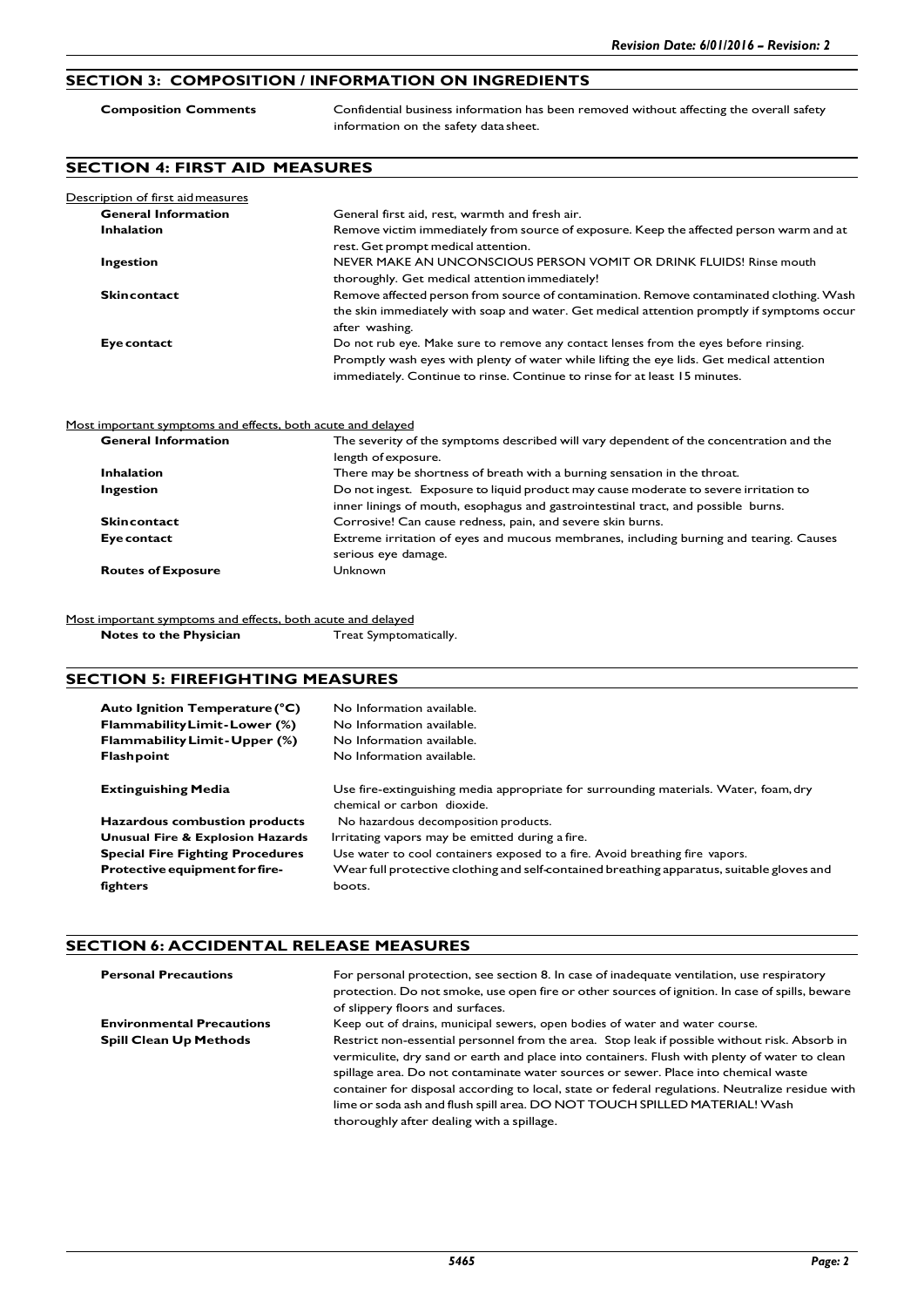## **SECTION 7: HANDLING AND STORAGE**

| Handling                   | Use proper personal protection when handling. Provide good ventilation. Avoid contact<br>with skin and eyes and clothing. Do not use contact lenses. Avoid inhalation of vapors and<br>mists. Avoid prolonged or repeated contact. Do NOT ingest. Wash thoroughly after<br>handling. Rinse container before disposal. |
|----------------------------|-----------------------------------------------------------------------------------------------------------------------------------------------------------------------------------------------------------------------------------------------------------------------------------------------------------------------|
| <b>Usage Description</b>   | Store in a cool, dry, and well-ventilated place away from incompatible materials. Vent<br>containers frequently, and more often in warm weather to relieve pressure. Keep container                                                                                                                                   |
|                            | tightly closed when not in use. Do not get in eyes, on skin, or on clothing.                                                                                                                                                                                                                                          |
| <b>Storage Precautions</b> | Store closed containers in a cool, dry, well-ventilated area away from incompatible materials.                                                                                                                                                                                                                        |
|                            | This product is stable under normal conditions of handling and storage. Avoid cold                                                                                                                                                                                                                                    |
|                            | temperatures. The recommended storage temperature is above 32°F, preferably at room                                                                                                                                                                                                                                   |
|                            | temperature (70°F). Keep away from oxidizing agents and strong acids. The recommended                                                                                                                                                                                                                                 |
|                            | shelf life is two (2) years. It is recommended that products be retested if stored for more                                                                                                                                                                                                                           |
|                            | than two (2) years. Under ideal storage conditions, the shelf life is almost indefinite.                                                                                                                                                                                                                              |
| <b>Specific End Use(s)</b> | The identified uses are in section 1 of this Safety Data Sheet.                                                                                                                                                                                                                                                       |

### **SECTION 8: EXPOSURE CONTROLS / PERSONAL PROTECTION**

**ProtectiveEquipment**



| Component                    | <b>STD</b>                                                                                                                                                                                                                                                                                                                                                           | <b>TWA (8 Hrs.)</b>                                                                                                                                                                                                                                                             | <b>STEL (15mins)</b> |  | <b>Notes</b> |
|------------------------------|----------------------------------------------------------------------------------------------------------------------------------------------------------------------------------------------------------------------------------------------------------------------------------------------------------------------------------------------------------------------|---------------------------------------------------------------------------------------------------------------------------------------------------------------------------------------------------------------------------------------------------------------------------------|----------------------|--|--------------|
| sodium hydroxide             | <b>OSHA</b>                                                                                                                                                                                                                                                                                                                                                          | 2mg/m3                                                                                                                                                                                                                                                                          |                      |  |              |
| <b>Ingredient Comments</b>   |                                                                                                                                                                                                                                                                                                                                                                      | <b>OSHA</b>                                                                                                                                                                                                                                                                     |                      |  |              |
| <b>Process Conditions</b>    |                                                                                                                                                                                                                                                                                                                                                                      | Provide eyewash, quick drench.                                                                                                                                                                                                                                                  |                      |  |              |
| <b>Engineering Measures</b>  |                                                                                                                                                                                                                                                                                                                                                                      | Provide adequate ventilation, including appropriate local extraction, to ensure that the<br>defined occupational exposure limit is not exceeded.                                                                                                                                |                      |  |              |
| <b>Respiratory Equipment</b> | Use of respirator protection is not generally required. However, if exposure is above the<br>stated limits or ventilation is inadequate, use a NIOSH approved acid gas/organic vapor<br>respirator to reduce potential for inhalation exposure. When using respirator cartridges, they<br>must be changed frequently to assure breakthrough exposure does not occur. |                                                                                                                                                                                                                                                                                 |                      |  |              |
| <b>Hand Protection</b>       | When handling this product, it is recommended to wear chemical resistant gloves. The<br>choice of suitable protective gloves depends on work conditions and what chemicals are<br>handled, but we have positive experience with gloves made of Rubber or PVA.                                                                                                        |                                                                                                                                                                                                                                                                                 |                      |  |              |
| <b>Eye Protection</b>        | Use equipment for eye protection tested and approved under appropriate government<br>standards such as NIOSH (US) or EN 166(EU).                                                                                                                                                                                                                                     |                                                                                                                                                                                                                                                                                 |                      |  |              |
| <b>Hygiene Measures</b>      |                                                                                                                                                                                                                                                                                                                                                                      | DO NOT SMOKE IN WORK AREA! Wash hands at the end of each work shift and before<br>eating, smoking and using the toilet. Wash promptly if skin becomes wet or contaminated.<br>Promptly remove any clothing that becomes contaminated. When using do not eat, drink or<br>smoke. |                      |  |              |

## **SECTION 9: PHYSICAL AND CHEMICAL PROPERTIES**

## **Information on Basic Physical and Chemical Properties**

| Appearance<br>Color<br>Odor   | Liquid.<br>Clear, dark amber liquid.<br>Odorless |
|-------------------------------|--------------------------------------------------|
| <b>Odor Threshold - Lower</b> | No Information available.                        |
| <b>Odor Threshold - Upper</b> | No Information available.                        |
| pH-Value, Conc. Solution      | 13.10                                            |
| <b>Melting point</b>          | 32.0 °F                                          |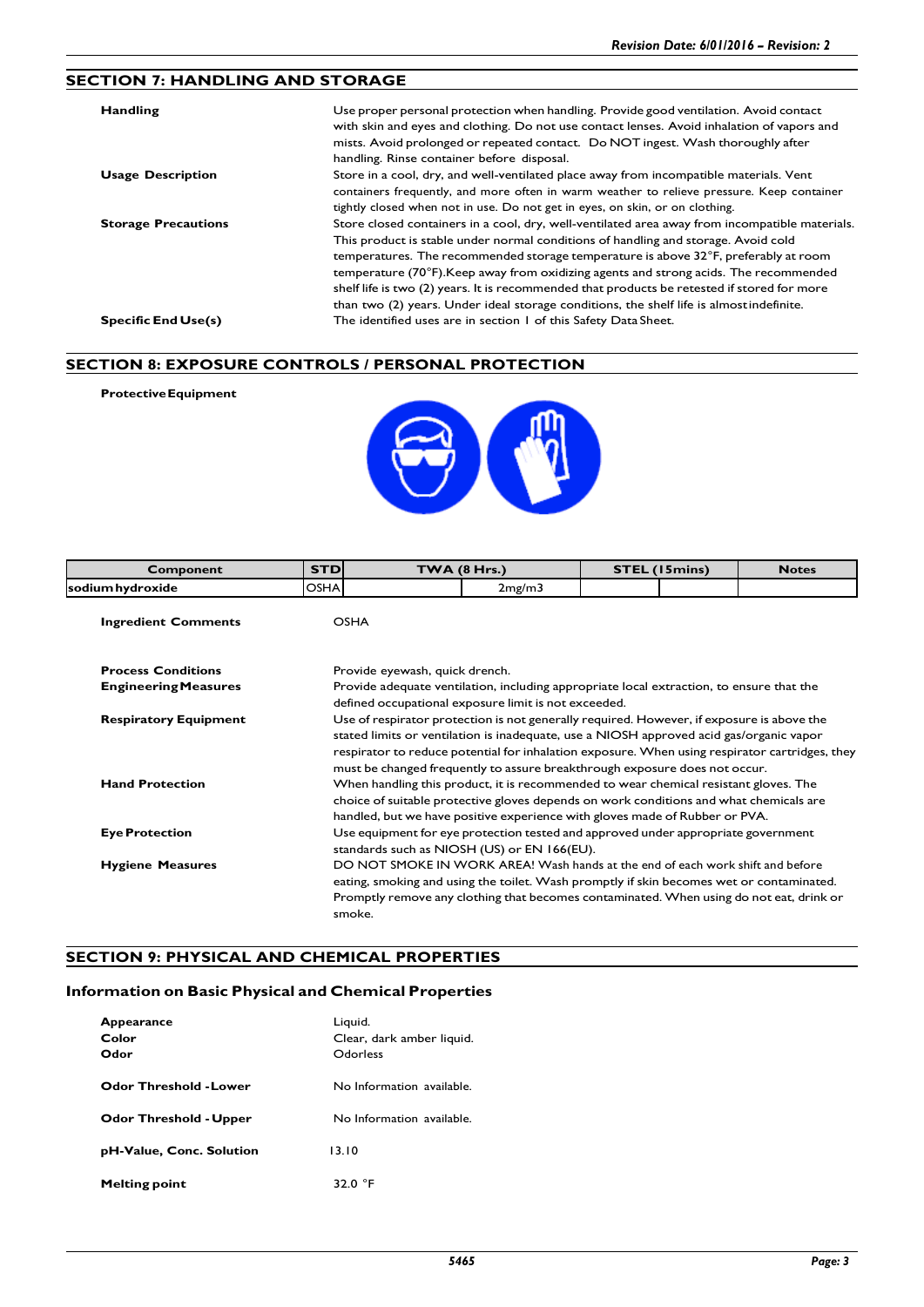**Initial boiling point and boiling range**

212.0 °F

| Flashpoint                                                       | No Information available.    |
|------------------------------------------------------------------|------------------------------|
| <b>Evaporation rate</b>                                          | No Information available.    |
| <b>Flammability State</b>                                        | No Information available.    |
| Flammability Limit - Lower (%)                                   | No Information available.    |
| Flammability Limit - Upper (%)                                   | No Information available.    |
| Vapor pressure                                                   | Not determined.              |
| Vapor Density (air=1)                                            | Not determined.              |
| <b>Relative density</b>                                          | 10.42 @ $68.0^{\circ}$ F     |
| <b>Bulk Density</b>                                              | No Information available.    |
|                                                                  |                              |
| <b>Solubility</b>                                                | Completely soluble in water. |
| <b>Decomposition temperature</b>                                 | No Information available.    |
| Partition coefficient; n-octanol/water No Information available. |                              |
| Auto Ignition Temperature (°C)                                   | No Information available.    |
| <b>Viscosity</b>                                                 | No Information available.    |
| <b>Explosive Properties</b>                                      | No information available.    |
| <b>Oxidizing properties</b>                                      | No Information available.    |
| Molecular Weight                                                 | No Information available.    |

## **SECTION 10: STABILITY AND REACTIVITY**

| <b>Reactivity</b>                                              | Reactions may occur with strong oxidizing materials and strong acids.                                                       |
|----------------------------------------------------------------|-----------------------------------------------------------------------------------------------------------------------------|
| <b>Stability</b>                                               | This product is stable at ambient temperatures and atmospheric pressures.                                                   |
| <b>Hazardous Polymerization</b>                                | Hazardous polymerization is not expected to occur under normal temperatures and<br>pressures.                               |
| Hazardous Decomposition Products None under normal conditions. |                                                                                                                             |
| <b>Conditions to Avoid</b>                                     | Avoid exposing to heat and contact with strong oxidizing substances.                                                        |
| <b>Materials to Avoid</b>                                      | Do not mix with other chemicals unless listed on directions. Keep away from strong oxidizing<br>materials and strong acids. |

# **SECTION 11: TOXICOLOGICAL INFORMATION**

| <b>Toxicological Information</b>        | No toxicological information for the overall finished product. |  |
|-----------------------------------------|----------------------------------------------------------------|--|
|                                         |                                                                |  |
| <b>Acute Toxicity (Oral LD50)</b>       | $>1140.00$ mg/kg Rat                                           |  |
| <b>Acute Toxicity (Dermal LD50)</b>     | >1339.00mg/kg Rabbit                                           |  |
| <b>Acute Toxicity (Inhalation LC50)</b> | No Information available.                                      |  |
|                                         |                                                                |  |
| <b>Skin Corrosion/Irritation</b>        | No Information available.                                      |  |
|                                         |                                                                |  |
| <b>Respiratory Sensitization</b>        | No Information available.                                      |  |
| <b>Skin Sensitization</b>               | No Information available.                                      |  |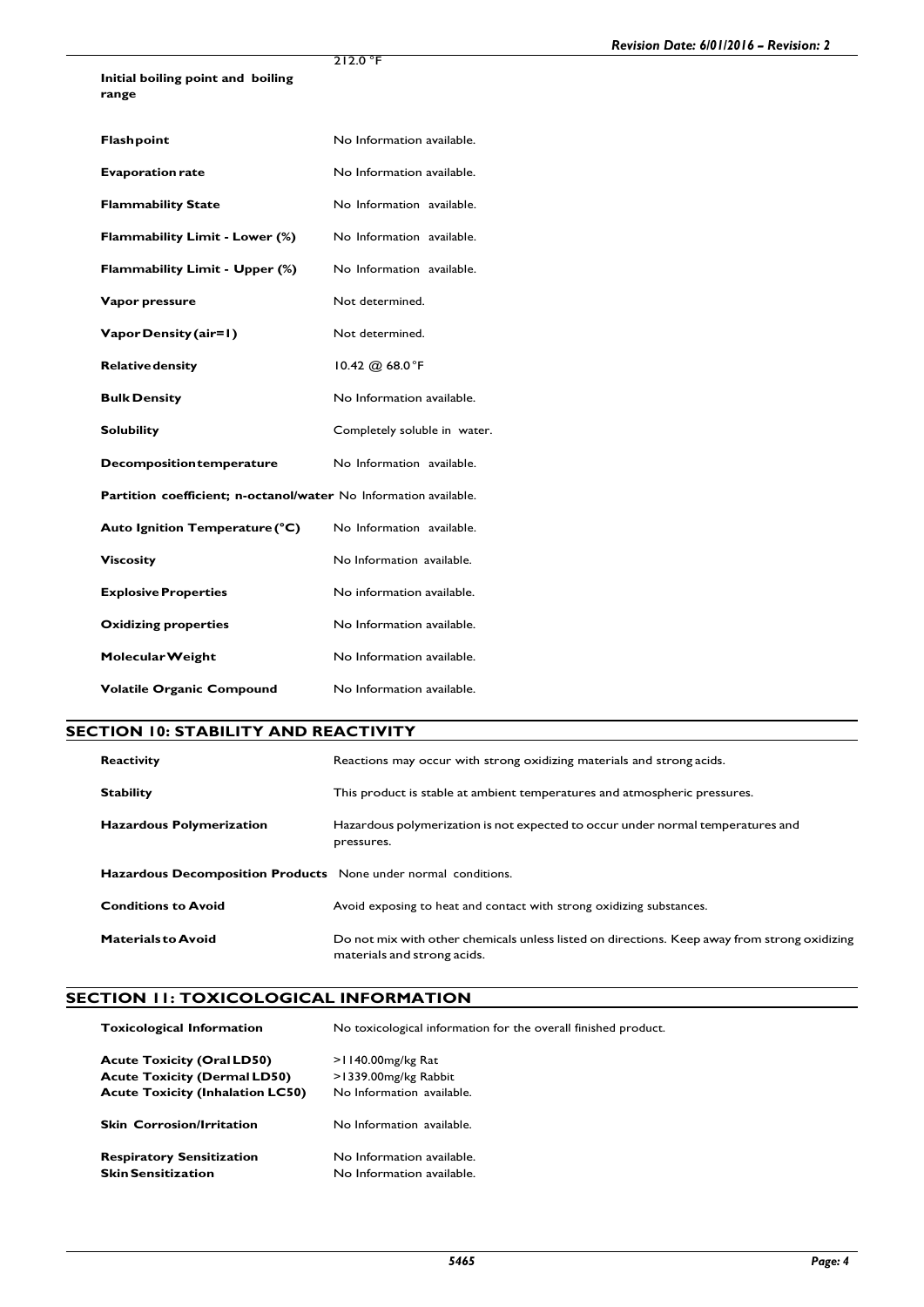| <b>Reproductive Toxicity:</b>                            | No Information available.                      |  |  |
|----------------------------------------------------------|------------------------------------------------|--|--|
| <b>Germ Cell Mutagenicity:</b>                           |                                                |  |  |
| <b>Genotoxicity - In Vitro</b>                           |                                                |  |  |
| <b>Genotoxicity - In Vivo</b>                            |                                                |  |  |
| Carcinogenicity:                                         |                                                |  |  |
| Carcinogenicity                                          | No Information available.                      |  |  |
| <b>NTP - Carcinogenicity</b>                             | The product and its components are not listed. |  |  |
| <b>OSHA - Carcinogenicity</b>                            | The product and its components are not listed. |  |  |
| <b>IARC</b> Carcinogenicity                              | The product and its components are not listed. |  |  |
| <b>Specific Target Organ Toxicity - Single Exposure:</b> |                                                |  |  |

**STOT - Single Exposure** No Information available. **Specific Target Organ Toxicity - Repeated Exposure: STOT - Repeated Exposure** No Information available.

| <b>Name</b>      | <b>LD50 Oral</b> | <b>ILD50 Dermal</b> | <b>ILC50</b> Inhalation |
|------------------|------------------|---------------------|-------------------------|
| sodium hydroxide |                  | 1350mg/kg Rabbit    |                         |
| sodium sulfite   | 820mg/kg Mouse   |                     |                         |

## **SECTION 12: ECOLOGICAL INFORMATION**

| <b>Eco toxicity</b>                                                                     | No Information available.                                                                                   |
|-----------------------------------------------------------------------------------------|-------------------------------------------------------------------------------------------------------------|
| <b>Acute Toxicity - Fish</b><br><b>Acute Toxicity -</b><br><b>Aquatic Invertebrates</b> | LC50 96 Hours > 5100.00ppm Onchorhynchus mykiss (Rainbow Trout)<br>LC50 48 Hours > 6700.00ppm Daphnia magna |
| <b>Acute Toxicity - Aquatic Plants</b>                                                  | No Information available.                                                                                   |
| <b>Degradability</b>                                                                    | No information available.                                                                                   |
| <b>Bio accumulative Potential</b>                                                       | No Information available.                                                                                   |
| <b>Mobility</b>                                                                         | No Information available.                                                                                   |
|                                                                                         | <b>Results of PBT and vPvB Assessment</b> The product does not contain any PBT or vPvB substances.          |

**Other AdverseEffects** None known.

| <b>Name</b>      | <b>Acute Toxicity (Fish)</b> | Acute Toxicity (Aquatic      | <b>Acute Toxicity (Aquatic Plants)</b> |
|------------------|------------------------------|------------------------------|----------------------------------------|
| sodium hydroxide |                              | EC50 100.00ppm Daphnia magna |                                        |

## **SECTION 13: DISPOSAL CONSIDERATIONS**

| <b>Waste Management</b> | When handling waste, consideration should be made to the safety precautions applying to<br>handling of the product.                                                                                                                                                                                      |
|-------------------------|----------------------------------------------------------------------------------------------------------------------------------------------------------------------------------------------------------------------------------------------------------------------------------------------------------|
| <b>Disposal Methods</b> | Dispose of waste and residues in accordance with local authority requirements. Do NOT<br>dump into any sewers, on the ground or into any body of water. Rinse containers before<br>disposal. Since emptied containers contain product residue, follow label warnings even after<br>container is emptied. |

### **SECTION 14: TRANSPORT INFORMATION**

| UN No. (DOT/TDG)                | 3266 - CORROSIVE LIQUID, BASIC, INORGANIC, (Sodium Hydroxide) |
|---------------------------------|---------------------------------------------------------------|
| UN No. (IMDG)                   | 3266 - CORROSIVE LIQUID, BASIC, INORGANIC, (Sodium Hydroxide) |
| UN No. (ICAO)                   | 3266 - Corrosive liquid, basic, inorganic (Sodium Hydroxide)  |
| <b>DOT Proper Shipping Name</b> | 3266 - CORROSIVE LIQUID, BASIC, INORGANIC, (Sodium Hydroxide) |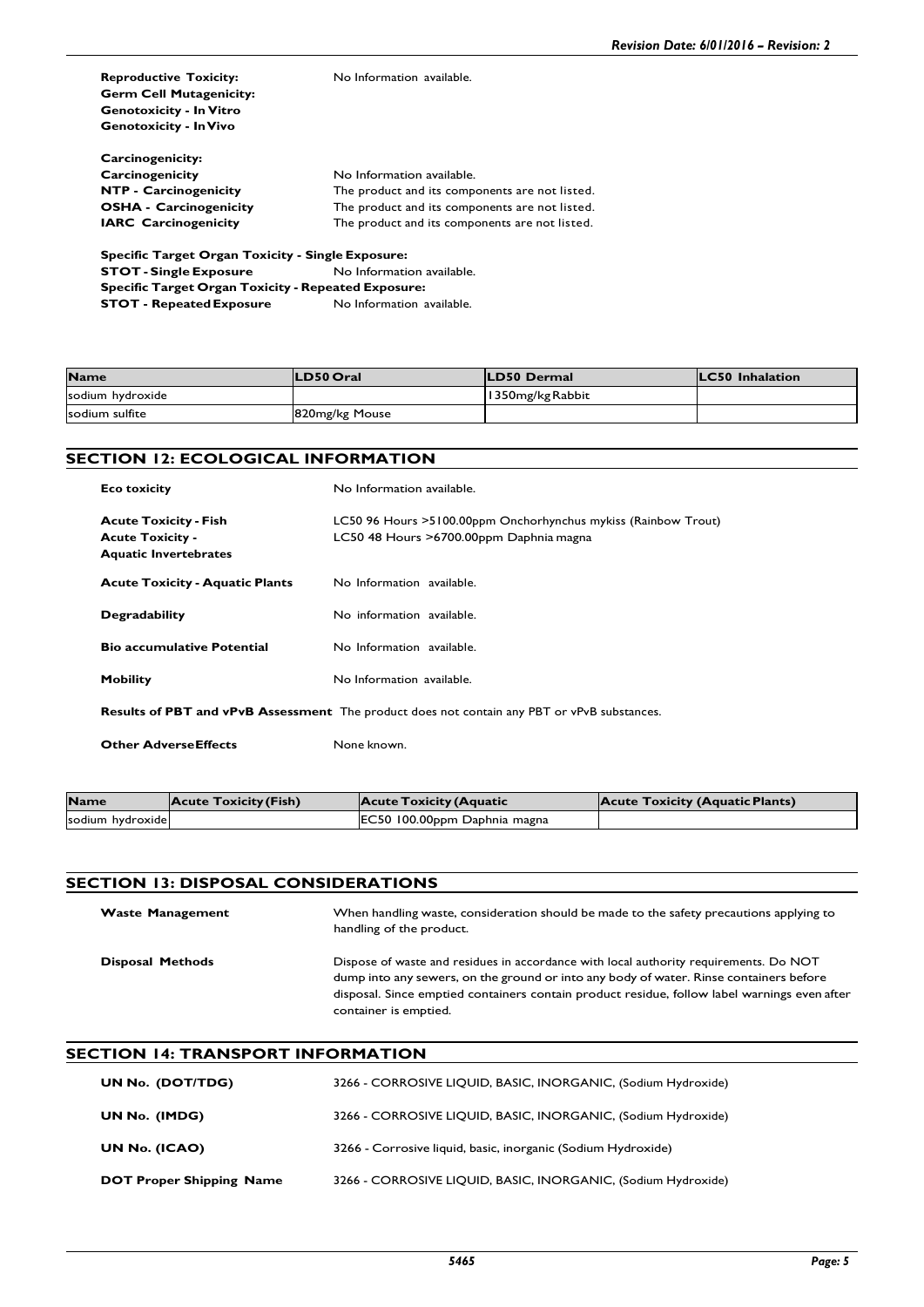| <b>TDG Proper Shipping Name</b>                                       | 3266 - CORROSIVE LIQUID, BASIC, INORGANIC, (Sodium Hydroxide) |
|-----------------------------------------------------------------------|---------------------------------------------------------------|
| <b>DOT Hazard Class</b>                                               | 8                                                             |
| <b>DOT Hazard Label</b>                                               | Class 8 - Corrosive                                           |
| <b>TDG Class</b>                                                      | 8                                                             |
| <b>TDG</b> Label(s)                                                   | 8                                                             |
| <b>IMDG Class</b>                                                     | 8                                                             |
| <b>ICAO Class</b>                                                     | 8                                                             |
| <b>Transport Labels</b>                                               |                                                               |
| <b>DOT Pack Group</b>                                                 | $\mathbf{H}$                                                  |
| <b>IMDG Pack Group</b>                                                | Ш                                                             |
| <b>Air Pack Group</b>                                                 | $\mathbf{H}$                                                  |
| <b>EMS</b>                                                            | $F-A, S-B$                                                    |
| <b>Environmentally Hazardous</b><br><b>Substance/Marine Pollutant</b> | No                                                            |

#### **SECTION 15: REGULATORY INFORMATION**

#### US FederalRegulations

## **SARA Section 302Extremely HazardousSubstancesTier IIThresholdPlanningQuantities**

The Following ingredients are listed

#### **CERCLA/Superfund, Hazardous Substances/Reportable Quantities (EPA)**

The Following ingredients are listed sodium hydroxide

#### **SARA Extremely Hazardous Substances EPCRA Reportable Quantities**

The Following ingredients are listed

#### **SARA 313 Emission Reporting**

The Following ingredients are listed

#### **CAA Accidental ReleasePrevention**

The Following ingredients are listed

#### **OSHA Highly Hazardous Chemicals**

The Following ingredients are listed

#### US State Regulations

**California Proposition 65 Carcinogens and Reproductive Toxins** The Following ingredients are listed

**California Air Toxics "Hot Spots" (A-I)** The Following ingredients are listed

#### **California Air Toxics "Hot Spots" (A-Ii)** The Following ingredients are listed

**Massachusetts "Right To Know" List** The Following ingredients are listed sodium hydroxide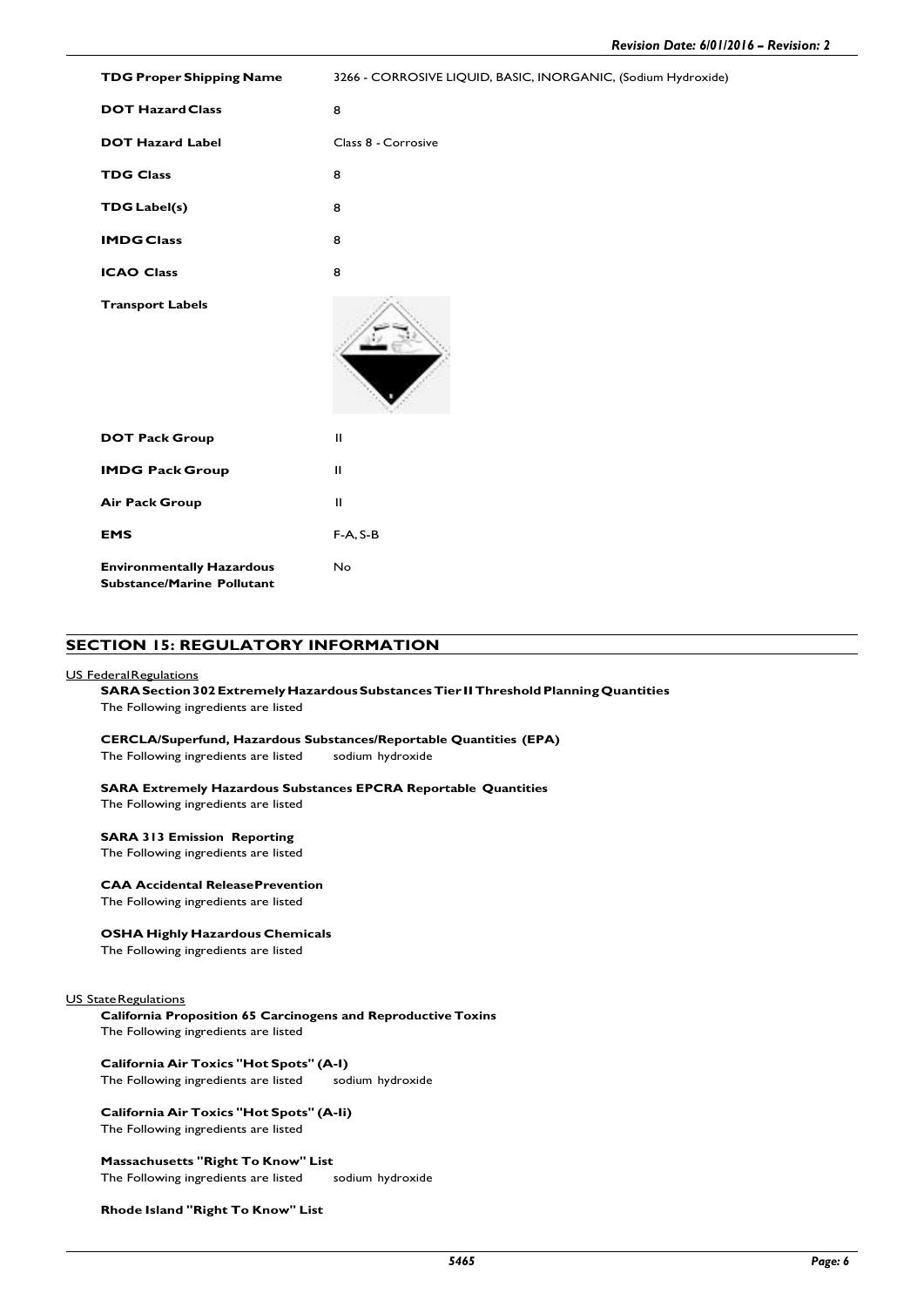The Following ingredients are listed sodium hydroxide

**Minnesota "Right To Know" List** The Following ingredients are listed sodium hydroxide

**New Jersey "Right To Know" List** The Following ingredients are listed sodium hydroxide

phosphonic acid

**Pennsylvania "Right To Know" List**

The Following ingredients are listed sodium hydroxide phosphonic acid